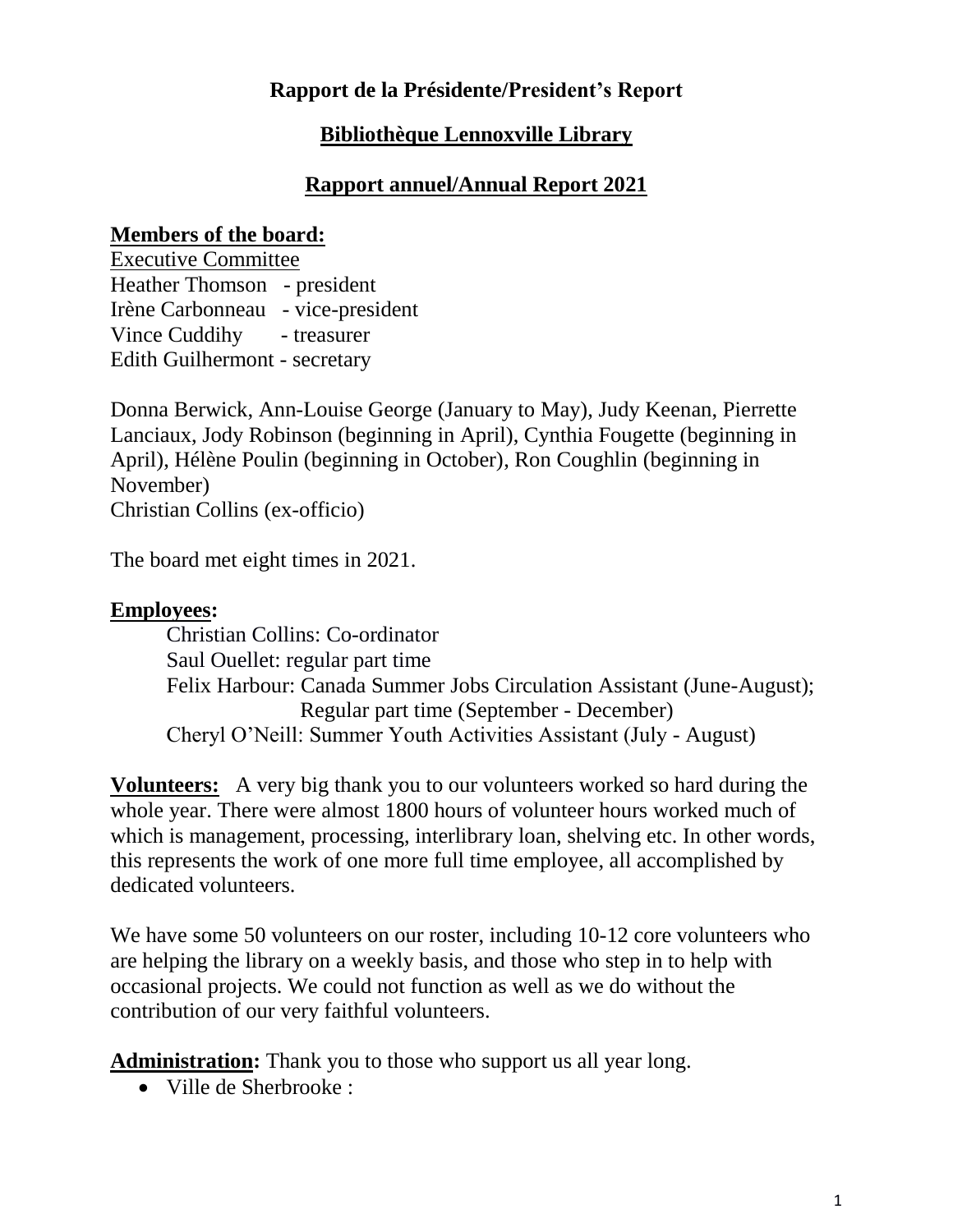- Section Bibliothèques : Nathalie Malo, Chef de section bibliothèques; Joel Kerr- Coordonnateur Bibliothèques
- Division de la culture, Service des sports, de la culture et de la vie communautaire : Ann-Janick Lépine
- Le 819 821-5858 : Service rapide et efficace
- Personnel of the city of Sherbrooke Library and the Borough of Lennoxville
- Réseau Biblio de l'Estrie:
	- Joelle Thivierge : directrice France Lachance, Hélène Maurice, Carole-Anne Côté

### **Building and Equipment:**

| <b>Finances:</b>                                                                  |             |       |
|-----------------------------------------------------------------------------------|-------------|-------|
| Ville de Sherbrooke:                                                              | 74.051.21\$ | $***$ |
| Tillotson & Townshippers Foundations:                                             | 1457.00\$   |       |
| Service Canada:                                                                   | 5000.00\$   |       |
| DVD rentals:                                                                      | 1108.25\$   |       |
| <b>CFUW</b>                                                                       | 70.00\$     |       |
| Donations                                                                         | 5880.63\$   |       |
| Non-resident memberships                                                          | 2005.00\$   |       |
| Tax rebates                                                                       | 1866.76\$   |       |
| Interest                                                                          | 300.62\$    |       |
| Emergency Wage supplement                                                         | 20,075.96\$ |       |
| Vaccine passport laminations                                                      | 141.40\$    |       |
| Misc. sales and fines (printing, book and card)                                   | 636.49\$    |       |
| replacement)                                                                      |             |       |
| Fundraising (see below for details)                                               | 13,579.00\$ |       |
| ** The second installment of our 2020 grant from the Ville de Sherbrooke was only |             |       |
| received early in 2021.                                                           |             |       |

## **Fundraising:** Total raised 13,579\$

 Used book sales opposite Square Queen in July and September. As we could not hold our regular used book sales due to Covid-19 restrictions we held used book sales in the parking lot of the former fire station. This meant extra work for our volunteers in order to transport the books. The book sales as well as the ongoing sale in the entrance of the library brought in 5450.05\$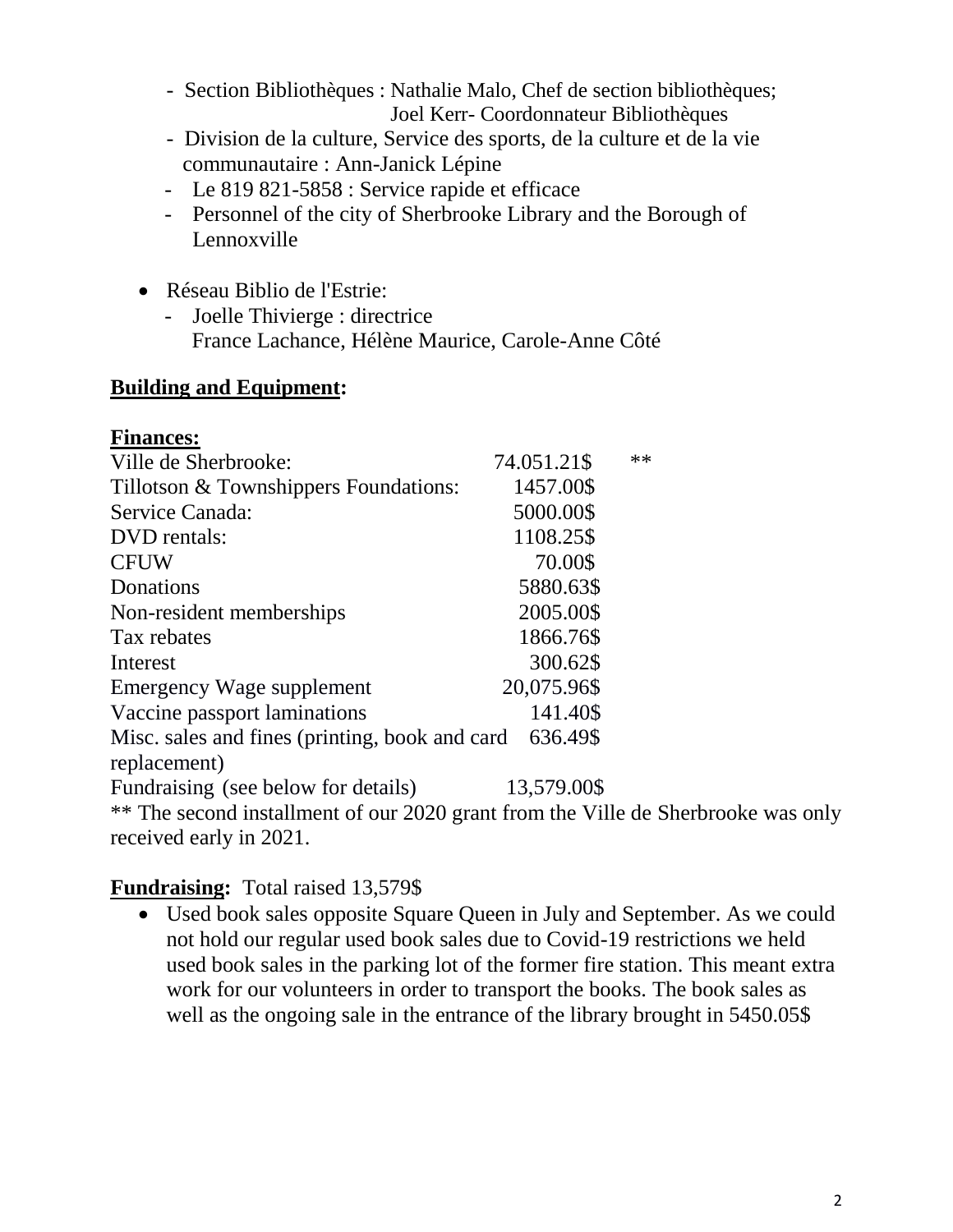

- Adopt-a-book: more than 3256.15\$ raised from over 66 individual donors. Of this 550.00\$ was in kind donations of books. In 2021 we also invited local businesses to donate and 25 businesses participated. That brought in a further 4090.00\$
- Tote Bags: The board decided to have tote bags made with the library logo. The sales brought in 782.80\$

### **Committees:**

- Selection committee adult English chair: Donna Berwick
- Selection committee juvenile English chair: Judy Keenan
- Achats de livres pour adultes et jeunes en français, presidente : Irène Carbonneau,
- Achats de DVD : Vincent Cuddihy, Irène Carbonneau, Lydie Brissonet.

# **Work Completed:**

## **Collection:**

- Series volume identification project: We continue the work of identifying series and adding series information to both spine labels and catalog records. Project spearheaded by Irène Carbonneau and Donna Berwick
- Collection development policy committee: In 2021 the board convened a collection development policy committee in order to formalize the library's policies with regard to weeding and acquisitions.

Tasks accomplished:

- Collection analysis completed summer 2021
- 30 page collection development policy working document including goals for the collection, and collection by collection weeding and acquisition guidelines.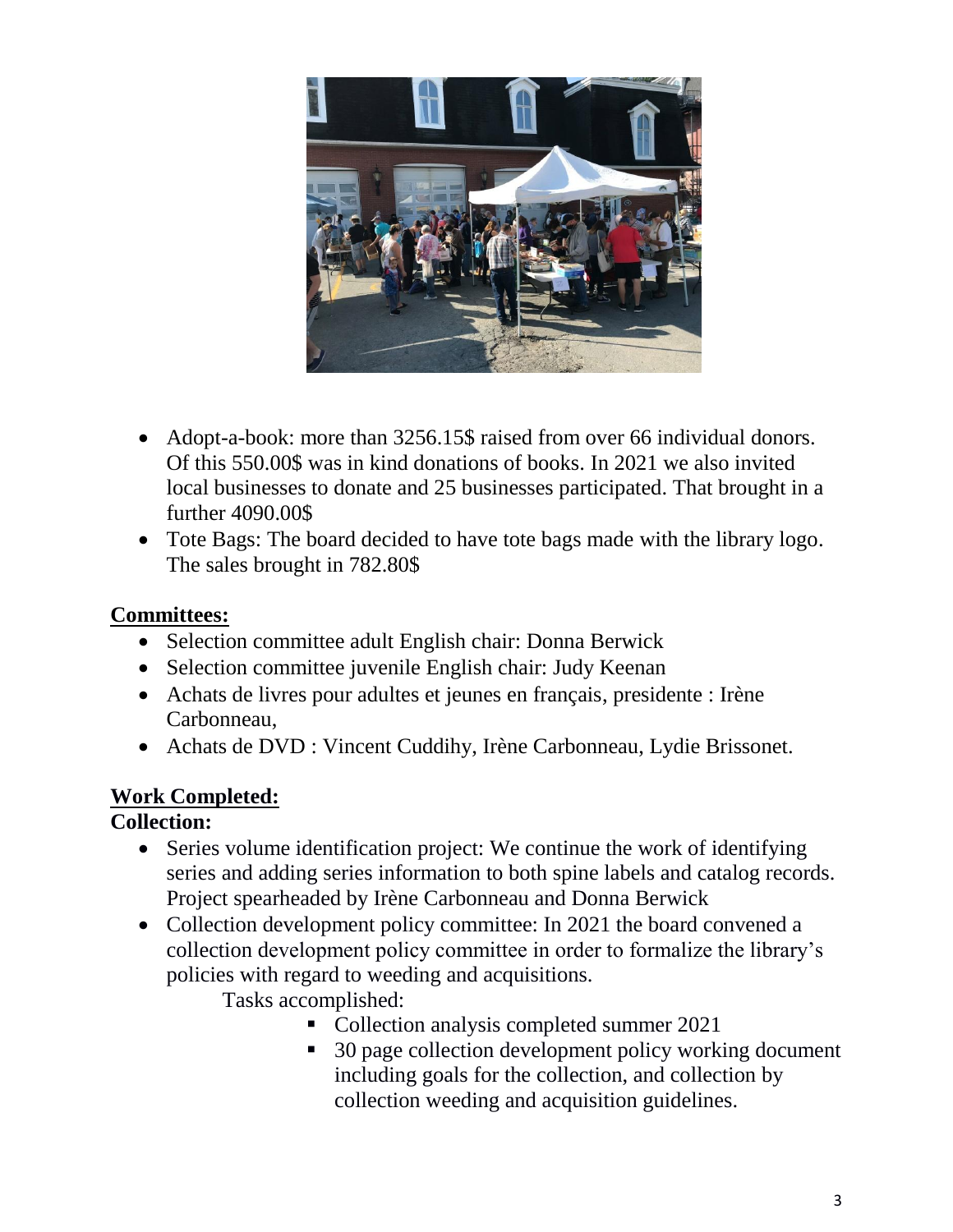**Weeding: 2659 documents weeded from the collection**  $\&$ processed for sale in the library book sales.

# **Administration:**

- Creation of a mission-vision-values committee to begin the work of revising the library's mission, and creating a vision and values statement.
- New fundraising initiative: outreach to businesses and organizations in Lennoxville for support during the library's adopt-a-book-campaign

# **Events and activities:**

Art Expositions:

- Olivia Bédard, young local artist: October 15 November 20
- Lennoxville Art Group. November 23 December 31

Children's Activities: 44 activities, in person and online. 346 children participating

• Highlights: Family Book Club; Storytime and craft activities; Art workshops in collaboration with Bishops Fine Arts: paper making, printing, collage; Summer Reading Club.



Adult activities: 47 activities, in person and online. 1346 participants Poet in residence, Lennoxville Reads Poetry; Seed Library; Book clubs in both languages; Art workshops in collaboration with Bishops Fine Arts: paper making, printing, collage; Literary Rambles with Steve Luxton; book sales

# **Services:**

- Loans of books, DVDs, audiobooks and magazines
- Advance reservation and pick up service to respect Covid protocols.
- Good Reads: Weekly column in The Record and on the library website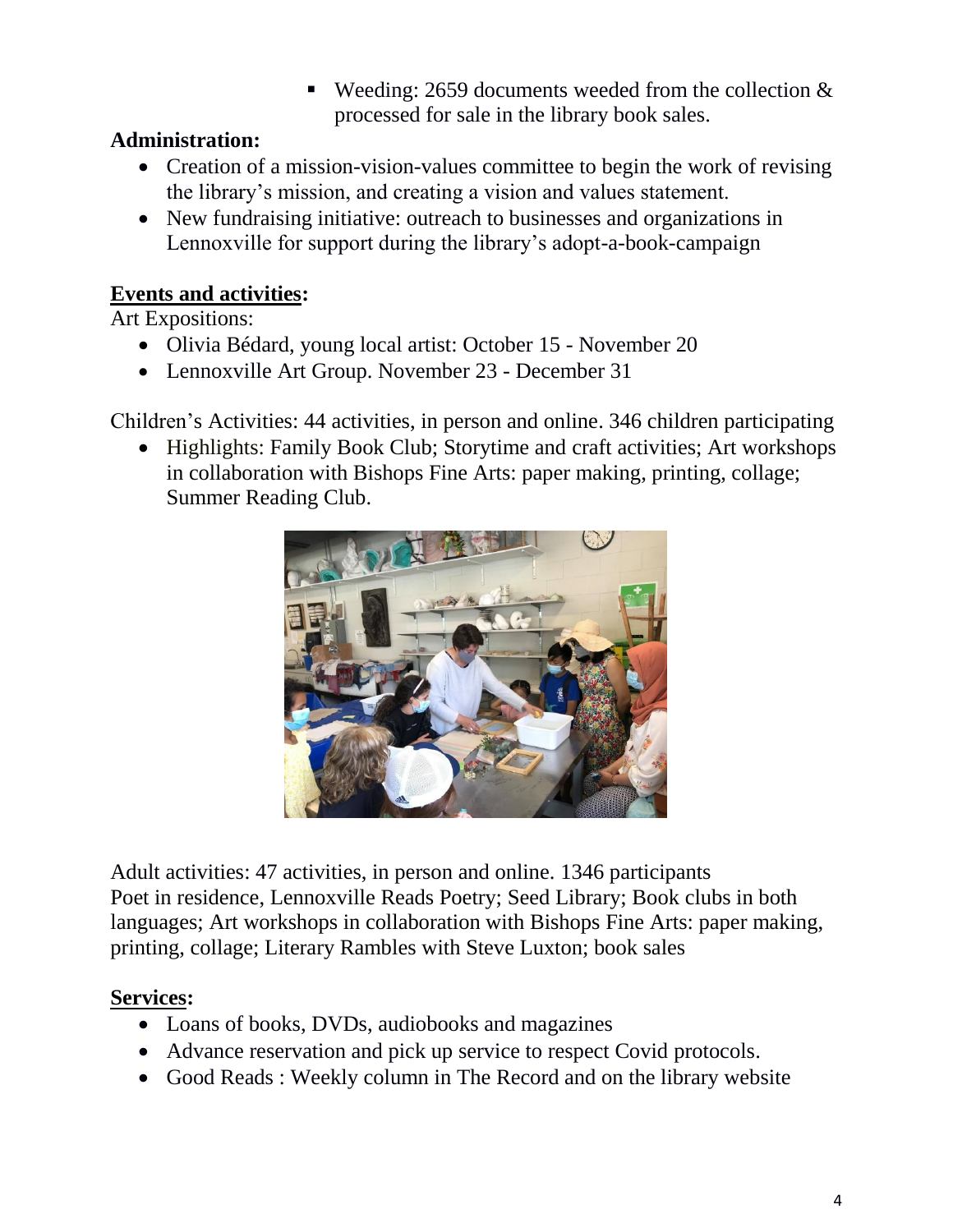- Magazines and newspapers : The Record, L'Actualité, Maclean's, The Township's Sun
- Réseau Biblio de l'Estrie/Interlibrary Loan (PEB):
- 2021: Received for our clients: 1168
- Sent to other libraries: 753
- 2 computers for use by the public  $+1$  computer to consult the catalogue
- Average 50 hours a month usage
- WI-FI avec ZAP
- Digital Resources provided by Réseau Biblio de l'Estrie : books, magazines, genealogy, online courses

## **Communications:**

- website
- Facebook page
- bookmarks for the clients
- monthly newsletter sent to all members

### **Statistics:**

- Number of active members: 1174
- Number of loans :  $26,105$
- Documents in the collection  $= 28.424$ 
	- DVD movies: 5148
	- **Television series on DVD: 321**
	- Documents in the reserve : 2459
- Documents acquired in 2021 (purchased and donated): 1577
	- French books =  $553$
	- books in French for children  $= 295$
	- books in French for adults  $= 238$
	- English books =  $946$
	- books in English for children  $= 350$
	- books in English for adults  $=$  596
	- DVD & TV Series
		- $-$  DVD = 45
		- TV Series= 21
- Documents culled in 2021: 2659